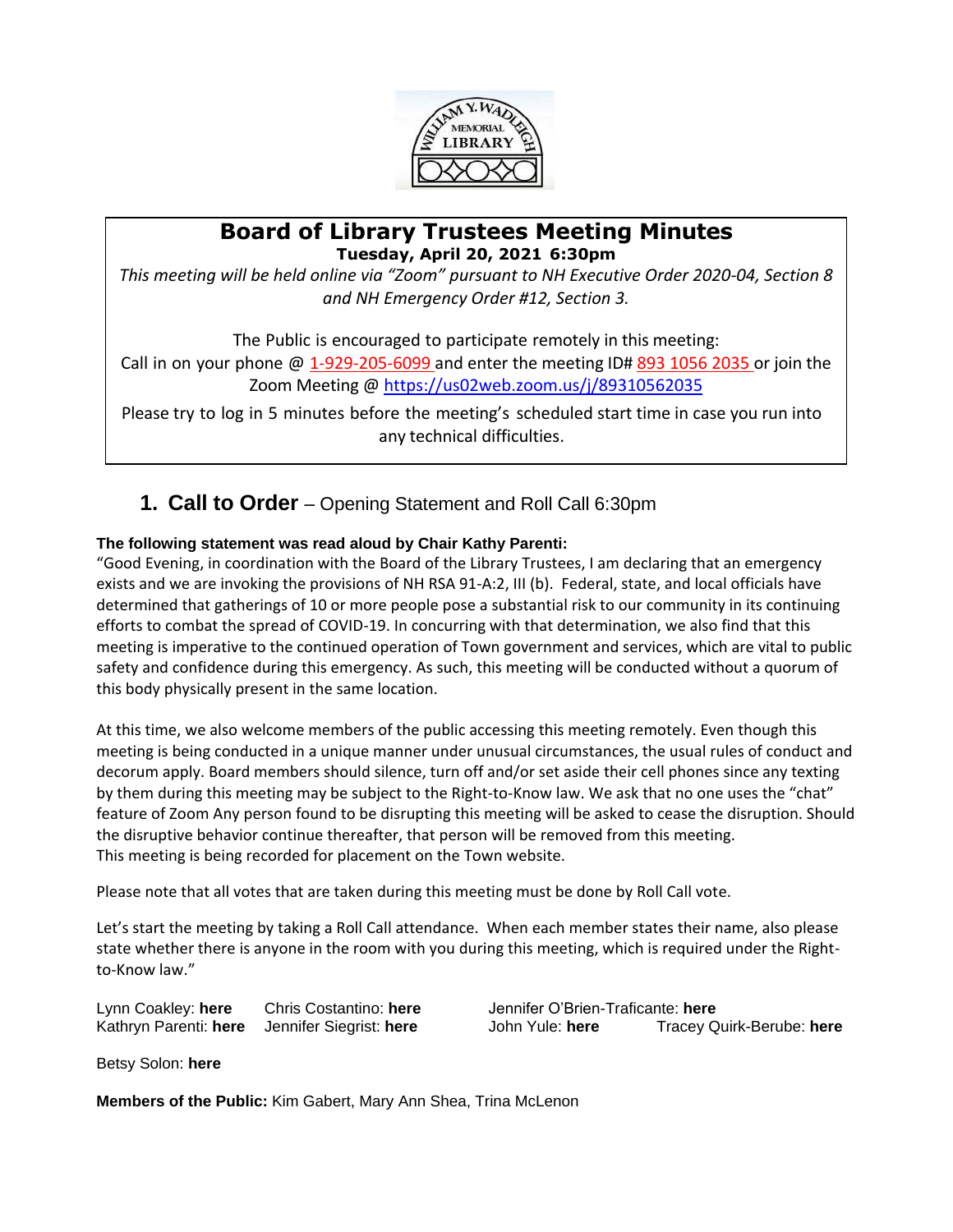## **2. New Business**

a. Senior Staff – Reopening expectations

Staff and Trustees discussed expectations for re-opening the library building and agreed to leave meeting room use until the last phase. The library mask policy will remain in effect until lifted by the Trustees at a later date.

#### b. ARPA Fund Project Ideas for Town Administrator

Town Administrator John Shannon has asked all departments to submit project ideas for the \$1.62 Million coming to Milford as a result of pending ARPA funds. Discussion was held. The following list of projects will be submitted for Select Board review:

- 1. \$500,000.00 to put towards library HVAC Repair. This will reduce the amount on the 2022 warrant article and may remove the need for a bond.
- 2. Adding 2 handicap parking spaces next to the existing one (cost was estimated at \$10,000 4 years ago)
- 3. Fixing the  $3<sup>rd</sup>$  floor restroom
- 4. Preparing side yard for outdoor programming
- 5. Replacing windows

ACTION ITEM: Jenni Siegrist offered to create a one-page handout to present to the Select Board.

c. Volunteer Time

Tracey Quirk-Berube asked if there were opportunities to volunteer at the library as volunteers for the Town need 6 hours per month in order to receive a discounted membership at Hampshire Hills. The library has no volunteer opportunities at this time.

d. Any other new business None.

## **3. Regular Reports**

a. Director's Report

 *On April 6th we opened our building to the public for limited in-person browsing without requiring appointments. The Coronavirus (COVID-19) outbreak continues to develop and the Library took this step to move forward in our phased reopening plan while continuing to support the health and safety of the community we serve.* 

*Although the State mask mandate will expire on April 15th, the Library Mask Policy will remain in effect indefinitely. Those who refuse to wear a mask may make use of the Library's online resources and curbside services. Library staff continues to be available to assist patrons via telephone Monday through Saturday.* 

#### *STAFF NEWS*

*We have adjusted staffing during the library in person browsing hours so that one person can act as a greeter. All performance reviews have been completed and job descriptions reviewed. We will need to make a few small adjustments to some of the job descriptions at a later Trustee meeting. Many thanks from everyone on staff for the lovely video the Trustees made for National Library Workers Day - watching scenes from the early COVID days brought lots of laughs!*

#### *FACILITIES*

*On March 17th, we lost heat – both furnace ignitors failed and JL Hall could only find one new one. They "borrowed" the ignitor off of the roof chiller unit to get us back up and running. After a few days they were able to track down another new ignitor and returned the borrowed one to the AC unit, so we are back in business for now. The bill for parts and labor*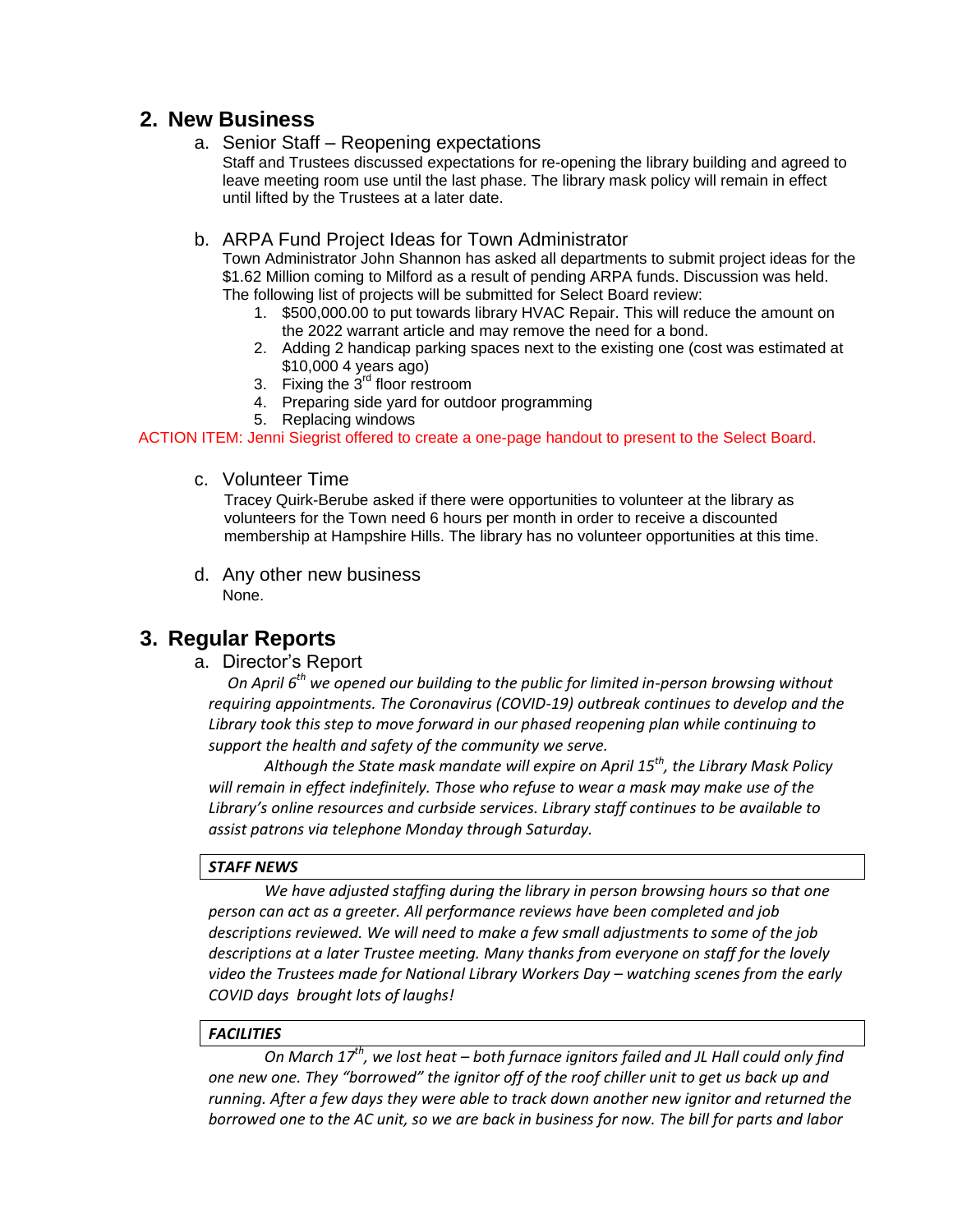*was \$710.* 

*Andrew has completed and installed the cabinetry for the Circulation area – it's amazing! The sprinkler system has been serviced and is ready for use. Many libraries are bringing in air quality testers before completely opening to the public. Is that something the Board would like me and Andrew to investigate for WML?*

#### *OTHER*

- *Zoom has been renewed for another 12 months. I was able to secure a reduced rate through TechSoup, so we are paying 50% of the regular cost for Zoom Pro.*
- *The 2020 Annual Report has been filed with the NH State Library.*
- *I have been working on grants to apply for the ARPA funds soon to be distributed to our State for library use – I had to update our DUNS information and am currently setting up a sam's account (System for Award Management for the Federal Gov't).*
- **•** On March 30<sup>th</sup> I submitted a request to the Trustees of the Town Trust Funds for our 2020 *disbursement. No funds have been received to date.*
- *On April 8<sup>th</sup> I asked Paul Calabria for the current balance of Library Impact fees no response has been given to date.*
- There are at least 10 mask orders still awaiting pickup they might require a reminder phone *call!*
- *I received an inquiry regarding the parking lot from someone wanting to set up a Montessori School at 19 Nashua Street. I directed them to contact the Board and let them know about the April 20th meeting.*

*Respectfully Submitted, Betsy Solon*

Betsy also shared that she will be attending a workshop for preparing project ideas for the ARPA funds coming to NH libraries and that she will participate in a ZOOM call with Annie Kuster tomorrow to learn about legislation that may be important to NH libraries. The person inquiring about 19 Nashua Street called and reported that the city felt that location would be unsafe for a Montessori school so she will not attend tonight's meeting.

John suggested that we purchase an extra furnace ignitor so it is on hand should another unit fail in the future

ACTION ITEM: Betsy will get 2 more quotes for Air Testing and will inquire about the need to test twice (once for heating system, once for air conditioning system)

ACTION ITEM: Betsy will get contact J. Lawrence Hall about purchasing an extra ignitor

b. Review and approve minutes from March 16, 2021 meeting [5] Several corrections were noted. Kathy will send them to Janet (Secretary).

Jenni moved to accept the minutes of the March 16, 2021 meeting as amended. Lynn seconded the motion.

#### Roll call vote:

Lynn Coakley**: Aye** Jennifer O'Brien-Traficante: **Aye** Kathryn Parenti: **Aye** Jennifer Siegrist: **Aye** John Yule: **Aye** Chris Costantino: **Abstain** Tracey Quirk-Berube: **Aye**

ACTION ITEM: Kathy will send corrections to minutes to Janet

ACTION ITEM: Janet will send corrected minutes to Betsy for placement on the library webstie